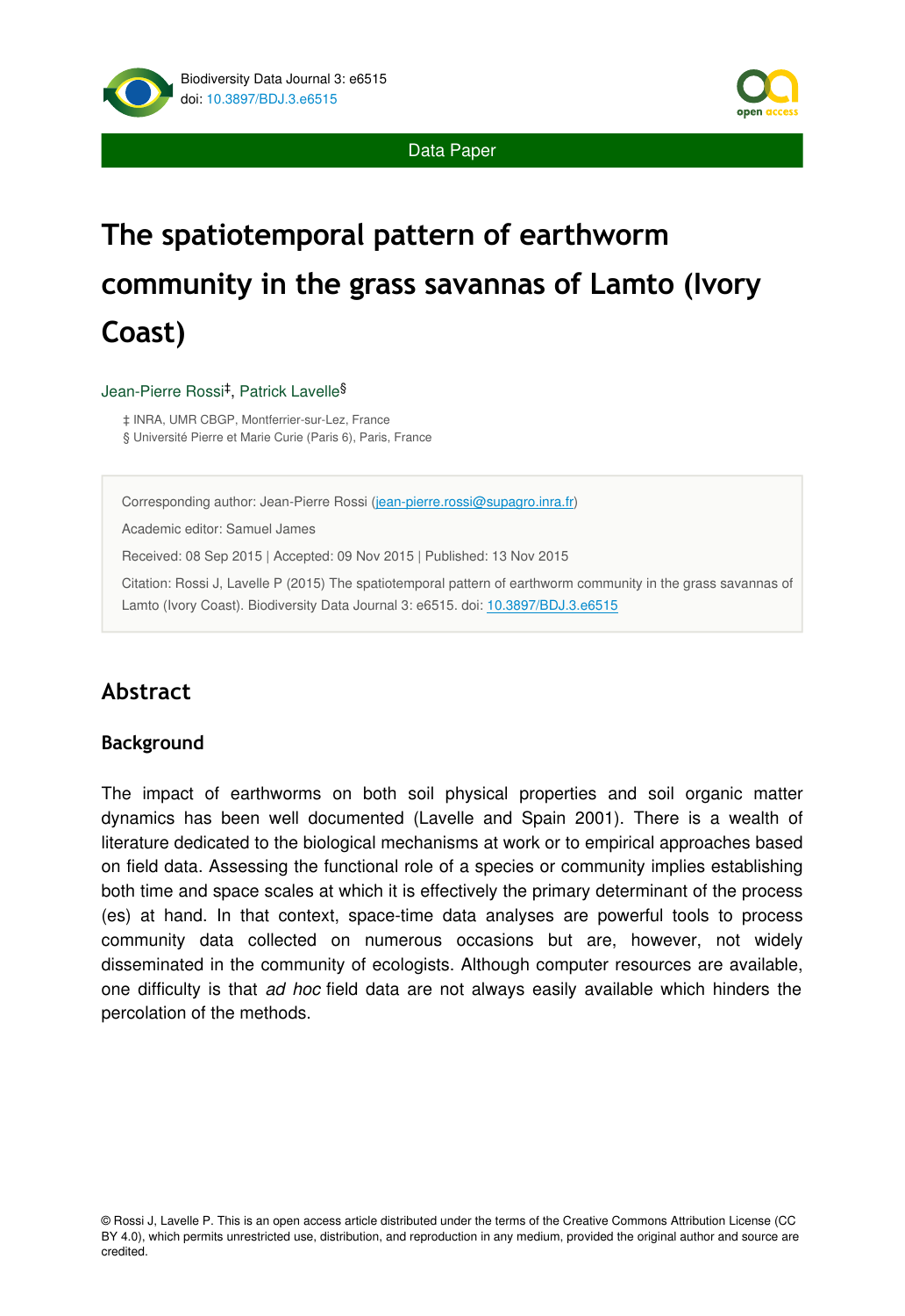#### **New information**

We provide the results of a 5 dates survey of earthworm community in a grass savanna of Lamto (Ivory Coast) conducted between 1995 and 1997. At each sampling date, earthworm community was assessed by hand-sorting a set of 100 soil monoliths distributed on a regular grid of 5 m mesh. These data were analyzed in Rossi (2003a) and are published here with the aim that they could be reanalyzed using new statistical tools (e.g. MEM analyses see Jiménez et al. 2014) or serve as example for researchers that train on space-time statistical methods.

## **Keywords**

Earthworm community, space-time data, multivariate analysis, grass savanna, Eudrilidae, *Millsonia anomala*, *Dichogaster agilis*, west Africa

## **Introduction**

Earthworms play an important role is soil functioning because they affect soil physical structure, soil matter dynamics and interact with other soil dwellers (Lavelle and Spain 2001). Assessing their functional role implies establishing both time and space scales at which they constitute the primary determinant of soil processes. A common strategy to tackle this question is to adopt a two steps approach involving a global spatiotemporal analysis of the community followed by an analysis of the co-structures shared by the community a the set of environmental variables conveying the processes at hand (Rossi 2003a).

It is beyond the scope of the present paper to discuss the statistical approaches that allow to perform such data processing. Various tools are available and the Partial Triadic Analysis (PTA) has proved to be effective on several occasions (Rossi 2003a, Jiménez et al. 2006). It provides useful summaries of the space-time community structure that can be compared to soil environmental descriptors. In a nutshell, the PTA searches for the community spatial structure common to all sampling dates (referred to the "compromise" in the jargon of the PTA). A complementary step (referred to as the intra-structure analysis) examines the discrepancies between the observed pattern recorded at each sampling occasions and the model common to all dates. Readers are referred to Rossi (2003a) and Rossi et al. (2014) for a presentation of the PTA.

Because space-time analyses are still not familiar to many biologists, we believe that an educational effort is welcome. One reason why the dissemination of such methods is still limited while computer resources are available (Chessel et al. 2004) is that *ad hoc* field data are not always easily available. The purpose of the present paper is to fill this gap by providing the original raw data set used in Rossi (2003a). This will facilitate the percolation of space-time multivariate methods in community ecology and help biologist who learn the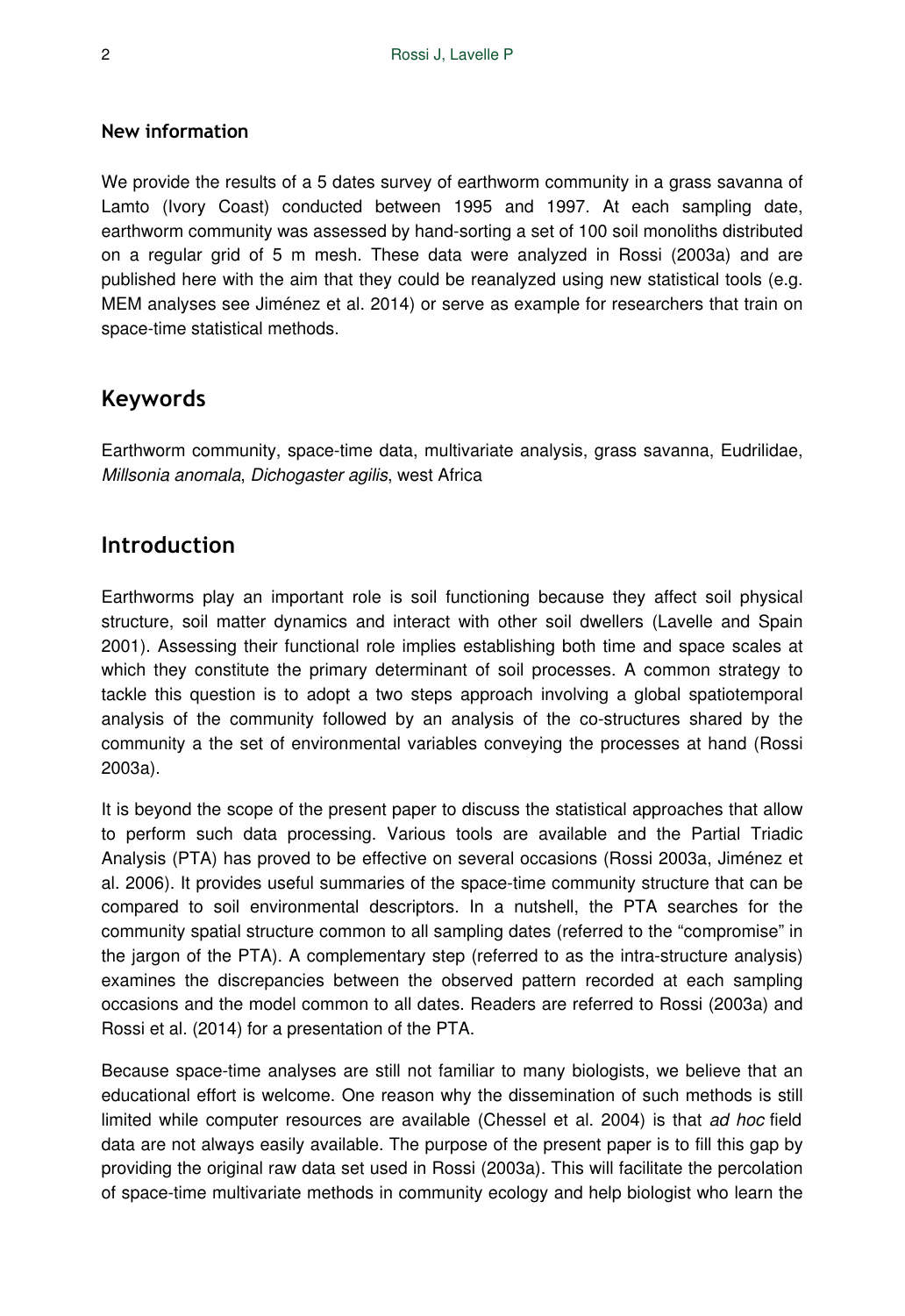PTA and related methods. In addition, we hope that making our raw data widely available will allow re-analyses by means of new tools and give rise to meaningful discussions (e.g. MEM analysis, see Jiménez et al. (2014)). Note also that part of the present data set was used to illustrate the SADIE method in Rossi (2003b).

#### **Sampling methods**

**Study extent:** The data were collected a grass savanna (*Loudetia simplex*) in the Station d'Ecologie Tropicale de Lamto (Ivory Coast) (5°02'W, 6°13'N) at a place known as "le virage glissant". The mean annual rainfall is ca 1200 mm and the mean temperature 28 ° C. A dry season occurs from December to February and a rainy season from March to November interrupted by a decrease in rainfall during August. We sampled earthworm community within a plot of  $45 \times 45$  m which was randomly located within a large area covered with *L. simplex* and sparse palm trees (*Borassus aethiopium*) (Fig. 1). The plot was sampled on 5 occasions: May and November 1995, June and December 1996 and June 1997. Each sampling campaign was carried out during the rainy season when earthworm populations have reached their highest density and biomass in Lamto (Lavelle 1978).



#### Figure 1.

Spatial distribution of the endogeic earthworm *Millsonia anomala* in the upper 10 cm of soil a grass savanna. Sampling was carried out in May 1995 in Lamto (Ivory Coast). The data are available given in Suppl. material 1. The density ranges from 0 (crosses) to 96 (largest red circle) individuals per  $m<sup>2</sup>$ .

**Sampling description:** Earthworms were sampled by hand-sorting a 25  $\times$  25  $\times$  10 cm soil monolith. Hand-sorting was carried out in the field where specimens were identified, counted and released in the soil. Samples were taken in a  $10 \times 10$  grid with a mesh size of 5 m. Since earthworm sampling was carried out on 5 dates, samples were displaced, from one date to another, along a spiral whose origin was represented by the point sampled at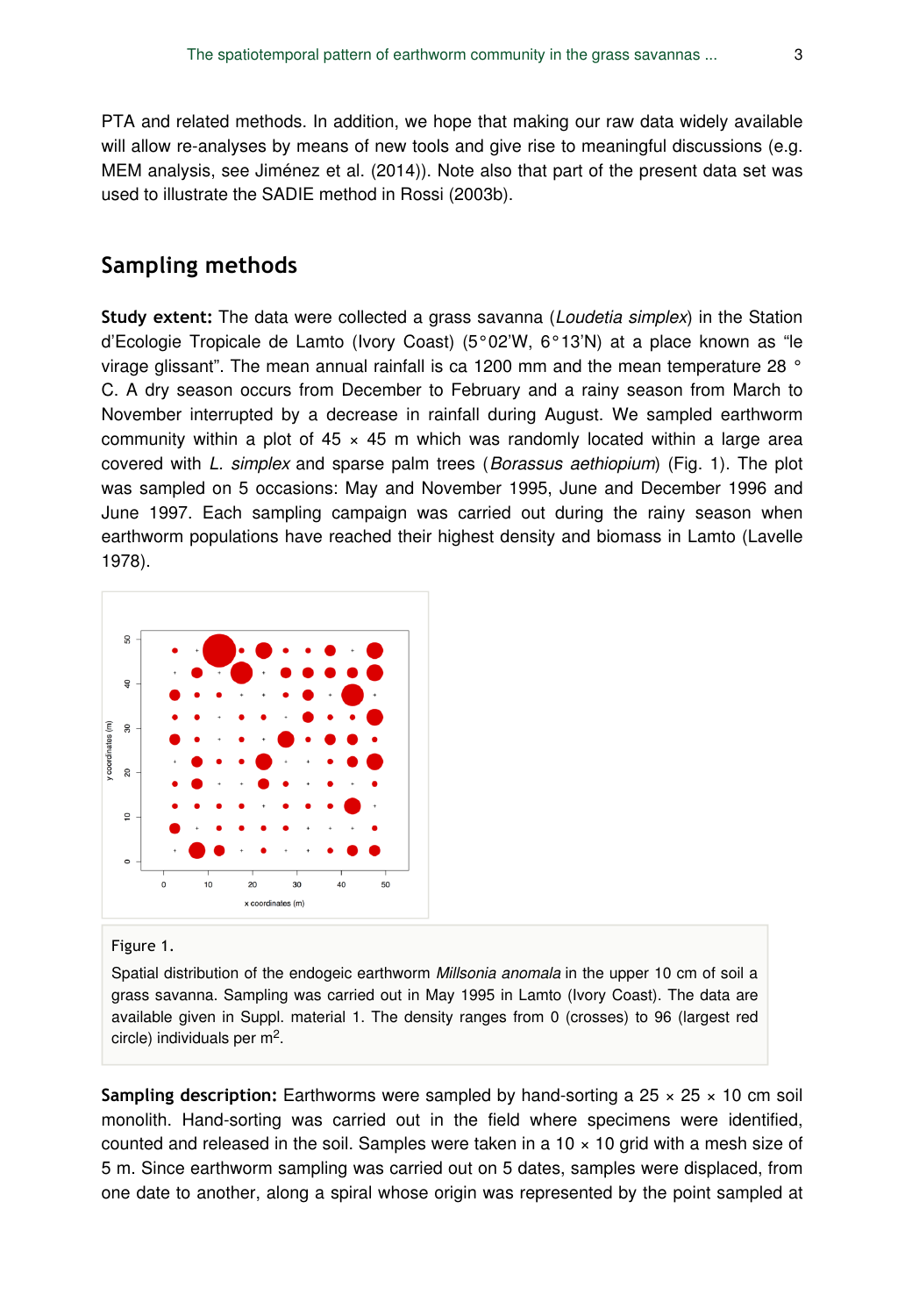the first date. In so doing we avoided taking two soil monoliths exactly at the same location (Rossi 2003a). The sample coordinates were considered as identical from one date to another (Suppl. material 1). Distinguishing *C. zielae* and *S. porifera* requires adult individuals with visible external sexual organs. Because these conditions were not always met and because we performed rapid identification in the field, both species were recorded as a single taxa referred to as the Eudrilidae group. Earthworms (except eudrilidae) were distributed among broad age class categories: adults, sub-adults and juveniles (Suppl. material 1).

### **Geographic coverage**

**Description:** The grass savanna in the Station d'Ecologie Tropicale de Lamto (Ivory Coast) (5°02'W, 6°13'N).

### **Taxonomic coverage**

**Description:** The earthworm community of the grass savannas in Lamto comprises several species (Lavelle 1978) amongst which the most frequent are two species of the Eudrilidae family (*Chuniodrilus zielae* (Omodeo) and *Stuhlmannia porifera* (Omodeo & Vaillaud)), the megascolecid *Millsonia anomala* (Omodeo) the dominant species in terms of biomass (Fig. 1) and the epigeic megascolecid *Dichogaster agilis* (Omodeo & Vaillaud). Readers are referred to Lavelle (1978) for more details about the ecology of earthworm species in Lamto.

#### **Temporal coverage**

**Notes:** sampling was carried out on 5 occasions: May and November 1995, June and December 1996 and June 1997.

## **Usage rights**

**Use license:** Creative Commons CCZero

#### **Data resources**

**Data package title:** Earthworm community in the grass savanna of Lamto (Ivory Coast)

**Number of data sets:** 1

**Data set name:** Earthworm density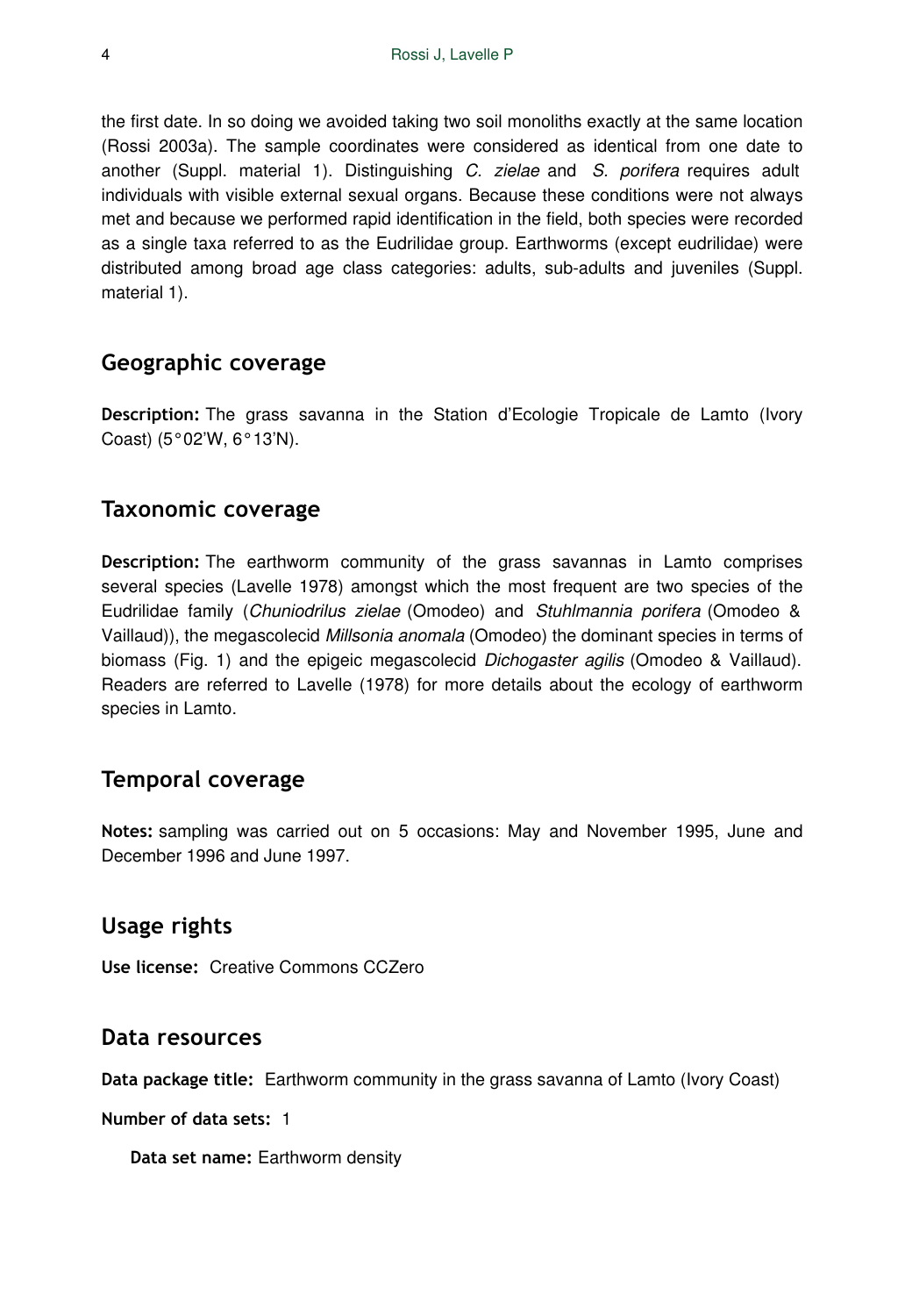| Column label                   | <b>Column description</b>                                                |
|--------------------------------|--------------------------------------------------------------------------|
| sampling point                 | sampling point number                                                    |
| x coordinates (m)              | the x coordinates of sampling locations                                  |
| y coordinates (m)              | the y coordinates of sampling locations                                  |
| Eudrilidae                     | counts: individuals per sampling unit for the Eudrilidae                 |
| Millsonia anomala (adults)     | counts: individuals per sampling unit for Millsonia anomala (adults)     |
| Millsonia anomala (subadults)  | counts: individuals per sampling unit for Millsonia anomala (subadults)  |
| Millsonia anomala (juveniles)  | counts: individuals per sampling unit for Millsonia anomala (juveniles)  |
| Millsonia anomala (cocoons)    | counts: individuals per sampling unit for Millsonia anomala (cocoons)    |
| Dichogaster agilis (adults)    | counts: individuals per sampling unit for Dichogaster agilis (adults)    |
| Dichogaster agilis (subadults) | counts: individuals per sampling unit for Dichogaster agilis (subadults) |
| Dichogaster agilis (juveniles) | counts: individuals per sampling unit for Dichogaster agilis (juveniles) |
|                                |                                                                          |
| Agastrodrilus sp.              | counts: individuals per sampling unit for Agastrodrilus sp.              |
| other                          | counts: individuals per sampling unit for other earthworms               |
| Eudrilidae                     | abundance: individuals per m2 for the Eudrilidae                         |
| Millsonia anomala (adults)     | abundance: individuals per m2 for Millsonia anomala (adults)             |
| Millsonia anomala (subadults)  | abundance: individuals per m2 for Millsonia anomala (subadults)          |
| Millsonia anomala (juveniles)  | abundance: individuals per m2 for Millsonia anomala (juveniles)          |
| Millsonia anomala (cocoons)    | abundance: individuals per m2 for Millsonia anomala (cocoons)            |
| Dichogaster agilis (adults)    | abundance: individuals per m2 for Dichogaster agilis (adults)            |
| Dichogaster agilis (subadults) | abundance: individuals per m2 for Dichogaster agilis (subadults)         |
| Dichogaster agilis (juveniles) | abundance: individuals per m2 for Dichogaster agilis (juveniles)         |
| Agastrodrilus sp.              | abundance: individuals per m2 for Agastrodrilus sp.                      |

# **Acknowledgements**

We thank Dr R. Vuattoux, Director of the Station d'Ecologie de Lamto at the time of the work was carried out, for his assistance and interest. We are indebted to R. Zouzou Bi Danko for technical assistance in the field.